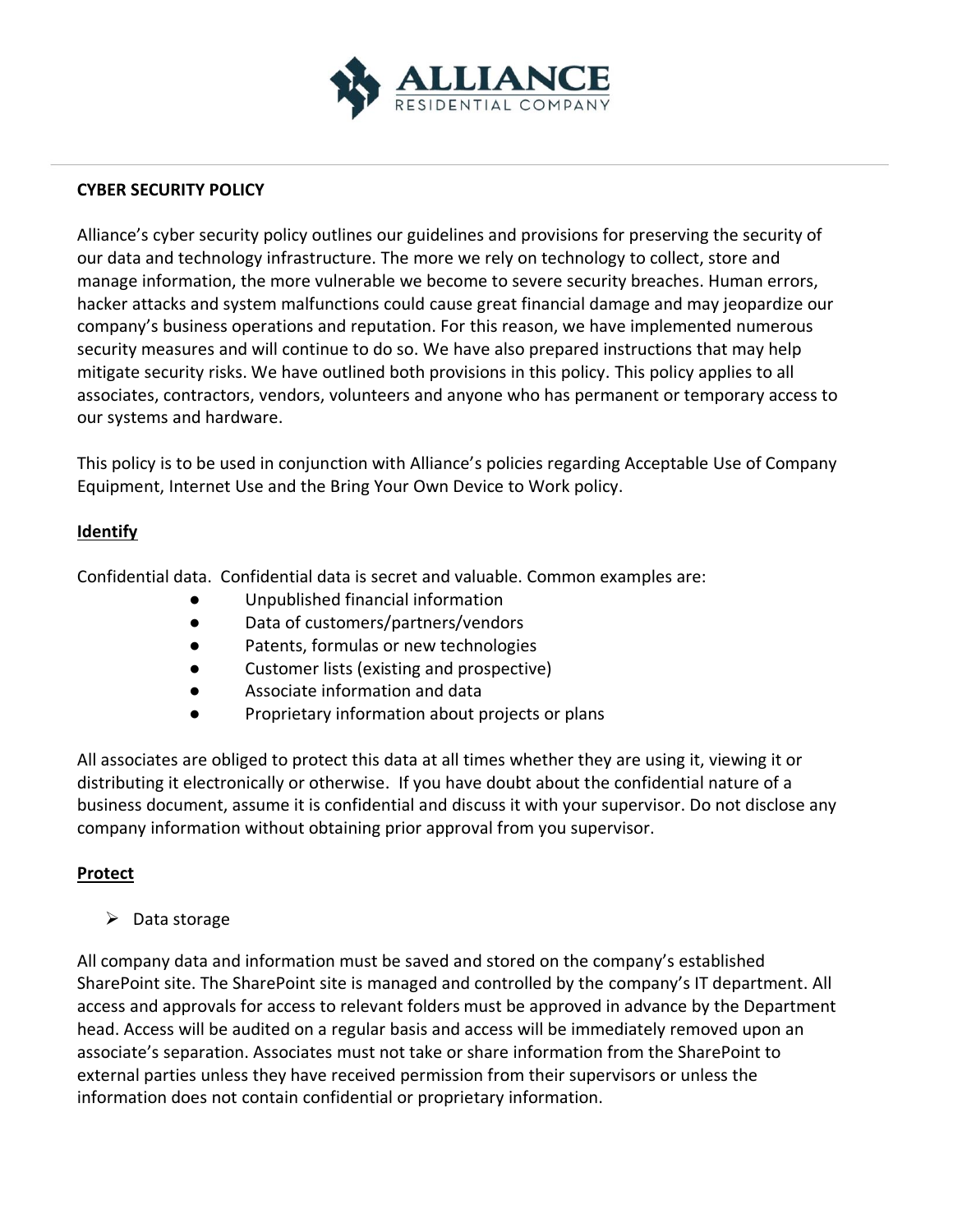$\triangleright$  Protect personal and company devices.

When associates use their digital devices to access company emails or accounts, they introduce security risk to our data. Associates must keep their personal and company-issued computer, tablet and cell phone secure. Any device, either company issued or personal, that is used to access company email or data must have the following protections:

- Every device must be password protected.
- Antivirus software must be installed.
- Do not leave the devices exposed or unattended.
- Install security updates of browsers and systems monthly or as soon as updates are available.
- Log into company accounts and systems through secure and private networks only.

Associates must also avoid accessing internal systems and accounts from other people's devices or lending their own devices to others.

All newly hired associates will receive company issued equipment with all required protections provided by IT. All new hires must also follow instructions and download all security software apps when putting company email or other company software on a personal device.

# $\triangleright$  Keep emails safe

Emails often host scams and malicious software (e.g. worms.) To avoid virus infection or data theft, associates must:

- Avoid opening attachments and clicking on links when the content is not adequately explained (e.g. "watch this video, it's amazing").
- Be suspicious of clickbait titles (e.g. offering prizes, advice).
- Check the email address and names of people they received a message from to ensure they are legitimate.
- Look for inconsistencies or giveaways (e.g. grammar mistakes, capital letters, excessive number of exclamation points).

If an associate isn't sure that an email they received is safe, they must not click on anything in the email and instead forward it to [ITSupport@allresco.com](mailto:ITSupport@allresco.com) immediately. IT will investigate and block any and all suspicious emails and take any other appropriate action to eliminate the threat.

 $\triangleright$  Manage passwords properly

Password leaks are dangerous since they can compromise our entire infrastructure. Not only should passwords be secure so they won't be easily hacked, but they should also remain secret. Therefore, when choosing passwords, Associates must adhere to the following guidelines:

- Choose passwords with at least eight characters (including capital and lowercase letters, numbers and symbols) and avoid information that can be easily guessed (e.g. birthdays).
- Remember passwords instead of writing them down. If associates need to write their passwords down, they are obliged to keep the paper or digital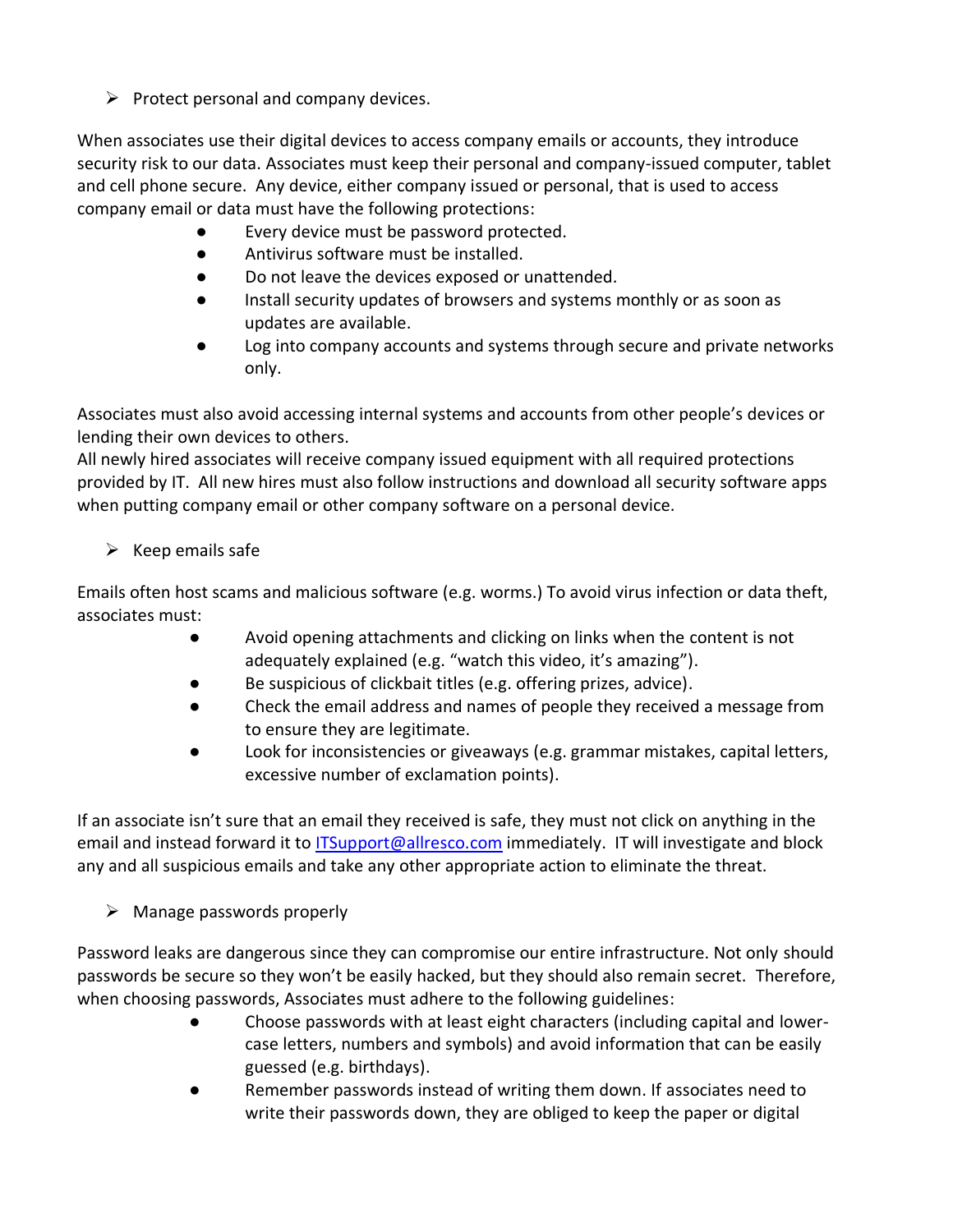document confidential, password protected and destroy it when their work is done.

- Do not exchange or share passwords.
- Change their passwords when prompted to by the Company standard regular prompt.

Alliance provides a self-service password management tool which generates and stores passwords. Associates are obliged to create a secure password for the tool itself, following the abovementioned advice.

 $\triangleright$  Transfer data securely

Transferring data introduces security risk. Associates must:

- Avoid transferring sensitive data (e.g. customer information, associate records) to other devices or accounts unless absolutely necessary. When mass transfer of such data is needed, associates must receive advanced approval from their supervisor and if needed, request help from IT at ITSupport@allresco.com.
- Ensure that the recipients of the data are properly authorized people or organizations and have adequate security policies.
- Report scams, privacy breaches and hacking attempts.

## **Detect & Respond**

The IT department needs to know about scams, breaches and malware so they can better protect our infrastructure. For this reason, we advise our associates to report perceived attacks, suspicious emails or phishing attempts as soon as possible to [ITSupport@allresco.com.](mailto:ITSupport@allresco.com) The IT department will investigate promptly, resolve the issue and send a companywide alert when necessary. IT will train associates and regularly communicate with them on how to detect scam or suspicious emails. We encourage our associates to reach out to them with any questions or concerns.

 $\triangleright$  Additional measures

To reduce the likelihood of security breaches, associates must also take the following steps:

- Turn off their screens and lock their devices when leaving their desks the IT controlled auto default to lock a company issued laptop is 15 minutes of nonuse.
- Report stolen or damaged equipment as soon as possible to [ITSupport@allresco.com.](mailto:ITSupport@allresco.com)
- Change all account passwords at once when a device is stolen.
- Report a perceived threat or possible security weakness in company systems.
- Refrain from downloading suspicious, unauthorized or illegal software on their company equipment.
- Avoid accessing suspicious websites.

We also expect our associates to comply with our social media and internet usage policy. To further reduce the risk of security breaches, the IT department will take the following actions and any others deemed appropriate (the below is not an exhaustive list):